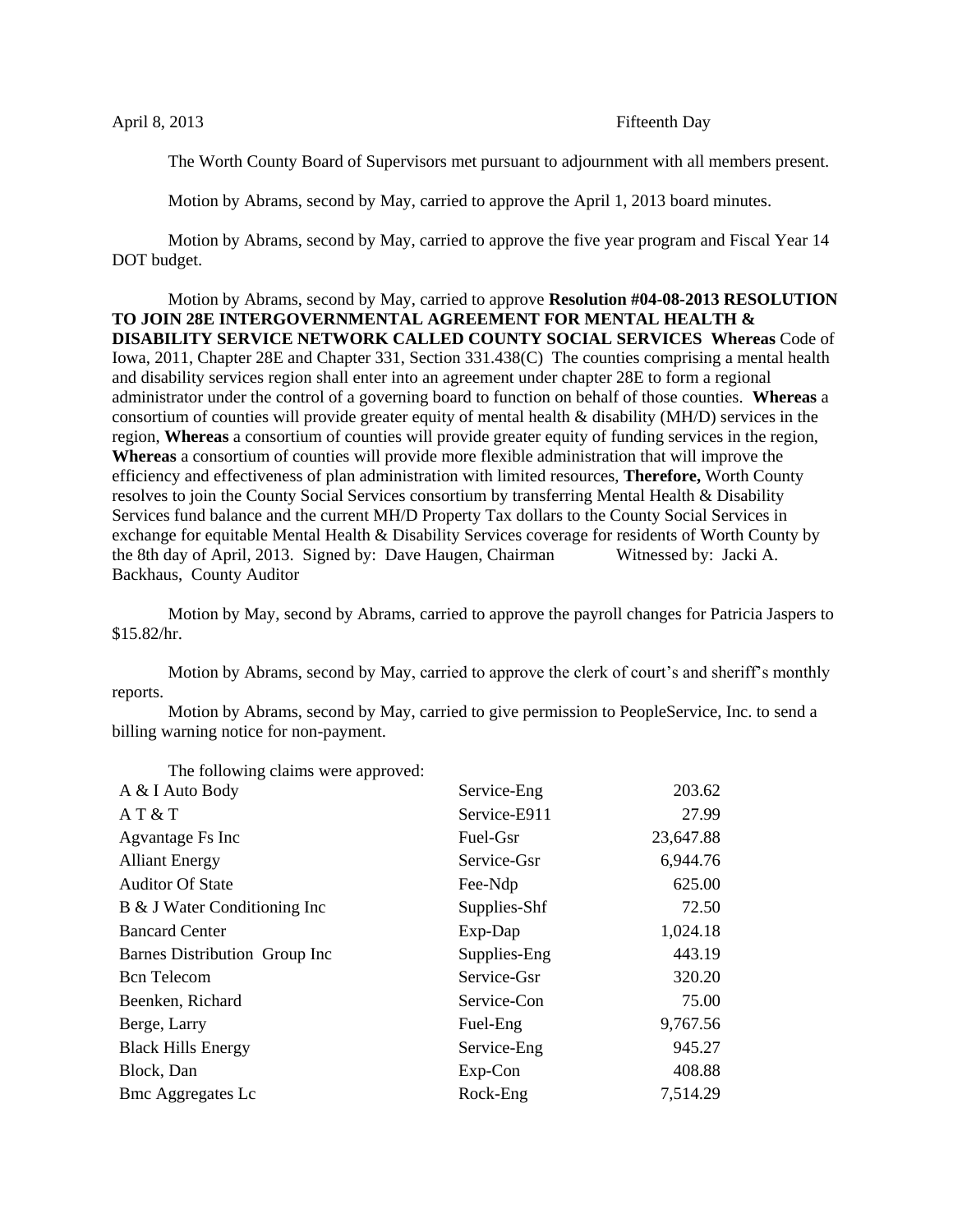| <b>Bomgar Corporation</b>             | Service-Dap      | 4,995.00 |
|---------------------------------------|------------------|----------|
| <b>Brookview Animal Health Center</b> | Service-Shf      | 125.40   |
| <b>Businessware Solutions</b>         | Service-Dap      | 26.42    |
| <b>Carquest Auto Parts</b>            | Supplies-Con     | 1,451.85 |
| Centurylink                           | Service-Eng      | 39.61    |
| Cerro Gordo Co Treasurer              | Service-Mex      | 2,314.01 |
| City Of Joice                         | Service-Eng      | 36.05    |
| <b>City Of Kensett</b>                | Service-Eng      | 42.50    |
| City Of Manly                         | Service-Eng      | 49.28    |
| City Of Northwood                     | Service-Eng      | 192.28   |
| Clark, Kay                            | Service-Asr      | 105.00   |
| Cnh Capital                           | Supplies-Con     | 358.49   |
| Dave Syverson Inc                     | Parts-Eng        | 68.98    |
| <b>District Ii Auditors</b>           | Dues-Aud         | 40.00    |
| <b>Electronic Engineering</b>         | Service-Eng      | 249.98   |
| Falkstone Llc                         | Rock-Eng         | 297.37   |
| Freeborn County Auditor-Treas         | Taxes-Con        | 448.16   |
| Greve Law Office                      | Exp-Aty          | 138.00   |
| Grp & Associates Inc                  | Service-Phd      | 45.00    |
| Haugen, David                         | Mileage-Sup      | 88.20    |
| <b>Heartland Power Coop</b>           | Service-Eng      | 260.00   |
| Hogan-Hansen Cpa's                    | Service-Ndp      | 6,000.00 |
| Horan, Teri Lee                       | Service-Shf      | 50.00    |
| Huber Supply Co                       | Supplies-Eng     | 240.19   |
| I35/105 Welcome Center Inc.           | H/M Tax-Ndp      | 5,179.80 |
| Ia County Atty's Assoc                | Dues-Aty         | 146.00   |
| Ia State Sheriffs & Deputies          | Edu-Shf          | 250.00   |
| Ia Workforce Development              | Unempl Ins-Ins   | 2,410.50 |
| J.J. Keller & Assoc, Inc.             | Supplies-Eng     | 184.35   |
| Johnson, Harold H                     | Taxes & Util-Phd | 1,959.47 |
| Kuennen, Joseph                       | Service-Gsr      | 272.25   |
| <b>Lawson Products Inc</b>            | Supplies-Con     | 52.46    |
| Lee, Michael                          | Safety-Eng       | 146.00   |
| Low, Richard R                        | Fuel-Asr         | 34.67    |
| Mail Services Llc                     | Service-Trs      | 248.93   |
| Marshall & Swift Inc                  | Service-Gsr      | 192.41   |
| <b>Martin Marietta Materials</b>      | Rock-Eng         | 8,391.03 |
| Mason City Fire And Rescue            | Service-Mex      | 300.00   |
| Mason City Ford Lincoln Inc           | Supplies-Eng     | 5.00     |
| May, Dennis                           | Mileage-Sup      | 199.20   |
| Mediacom                              | Service-Con      | 439.80   |
| Melby, Ruth                           | Mileage-Mha      | 103.95   |
| Mental Health Ctr Of N Ia Inc         | Service-Shf      | 182.00   |